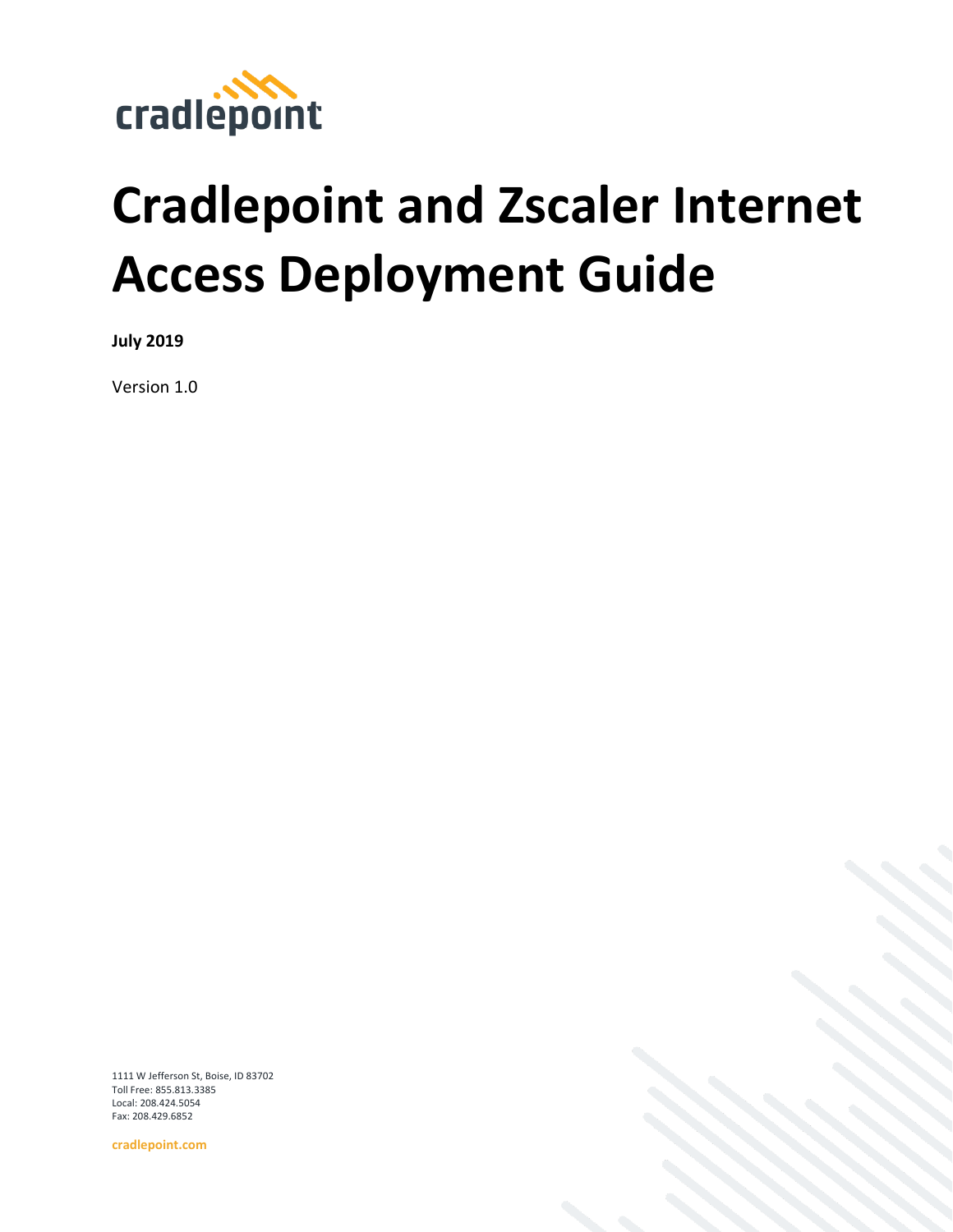

#### **Cradlepoint NetCloud and Zscaler Internet Access (ZIA)**

Zscaler Internet Access (ZIA) is a cloud-based solution providing a secure web gateway for business networks and users. Zscaler high availability and robust policy specification in with Cradlepoint's industry leading Elastic Edge and NetCloud Manager platform provides customers a comprehensive, easily deployable, and centrally managed security solution.

For more information on Zscaler Internet Access, please visit the URL below, or check Appendix A: <https://www.zscaler.com/products/zscaler-internet-access>

For more information on Cradlepoint NetCloud, please visit: the URL below, or check Appendix B: https://customer.cradlepoint.com/s/NetCloud

#### **How Cradlepoint works with Zscaler Internet Access**

Administrators will perform a two-phase configuration process to configure and deploy the solution. The first involves using the Zscaler Internet Access web administration portal to create and define security policies, while the second involves using Cradlepoint NetCloud Manager to associate Cradlepoint routers with Zscaler gateways, creating a full IPSec VPN tunnel between the two.

## **Zscaler Configuration**

1111 W Jefferson St, Boise, ID 83702 Toll Free: 855.813.3385 Local: 208.424.5054 Fax: 208.429.6852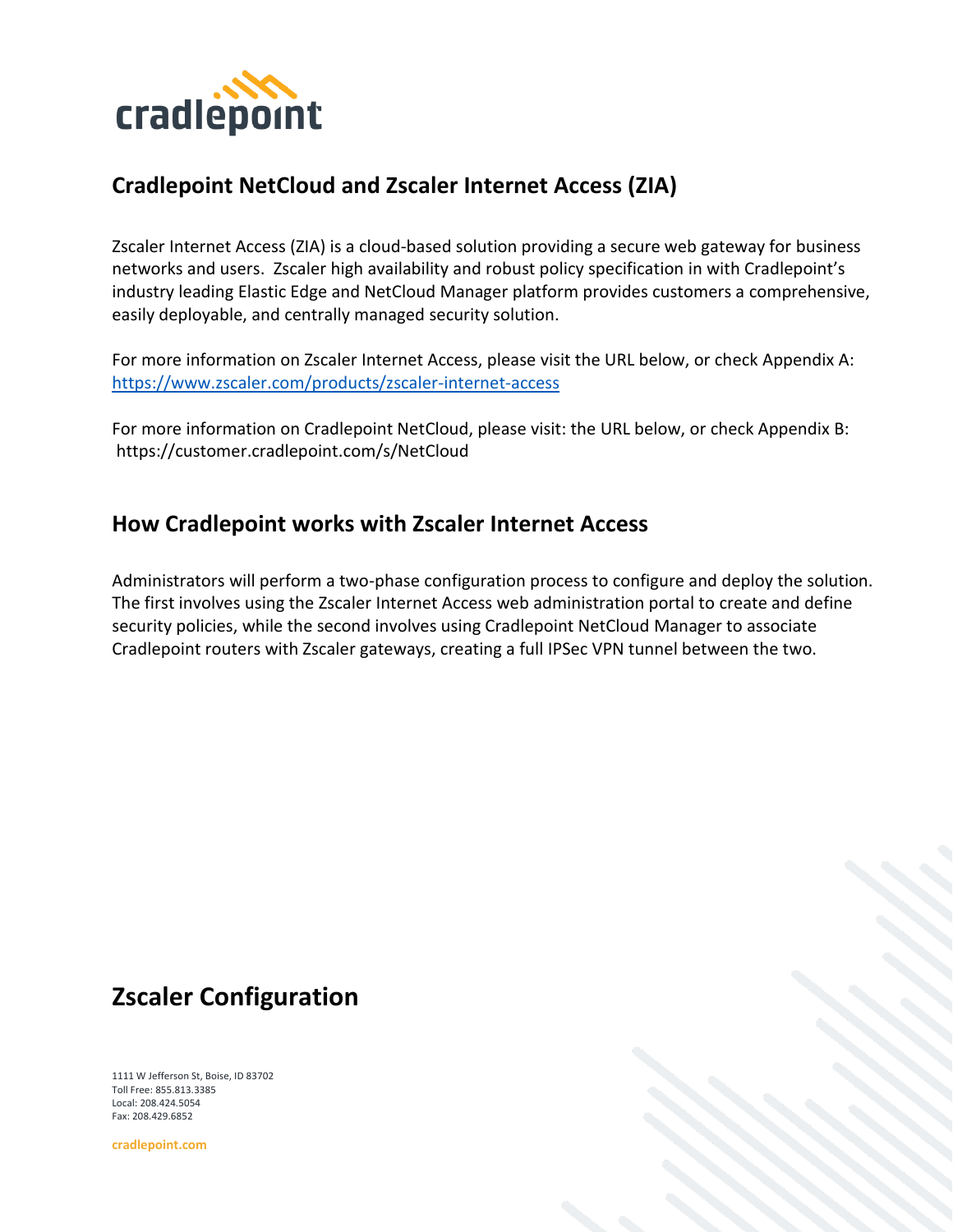

Step 1: Log into the Zscaler Internet Access web gateway portal. The login URL is based on the Zscaler cloud you are provisioned in. If you do not know which cloud you are provisioned in, please open a support ticket using the resources in the Appendix section.

Step 2: Create a VPN connection for a location – From the sidebar on the left, click on **Administration** and select **VPN Credentials**.



1111 W Jefferson St, Boise, ID 83702 Toll Free: 855.813.3385 Local: 208.424.5054 Fax: 208.429.6852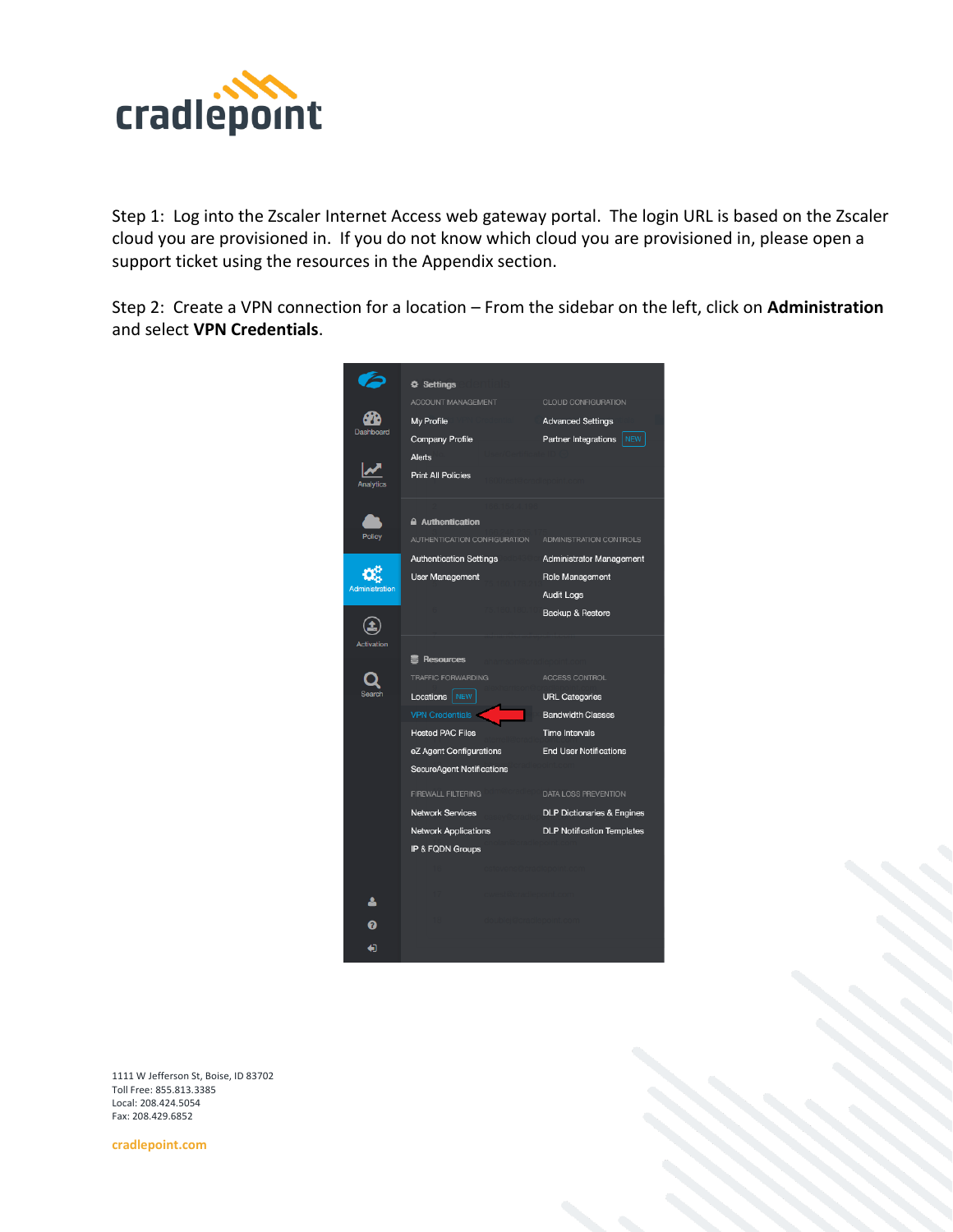

Step 3: Select **Add VPN Credential** at the top of the VPN Credentials page. Choose the **Authentication Type**, and specify the **User ID**, **Pre-Shared Key** to be used for this credential, and any **Comments** if desired. **Save** when finished.

Note: This article shows setup using **FQDN**. **XAUTH** and **IP** are also able to be specified as authentication types with the only difference being that for the IP authentication type, you must first contact and provide Zscaler with the IP address of the specific device to be added to Zscaler Internet Access.

| Authentication Type            |    |   |                            |              |  |
|--------------------------------|----|---|----------------------------|--------------|--|
| $\bullet$ FQDN<br><b>XAUTH</b> | IP |   |                            |              |  |
| User ID                        |    |   |                            |              |  |
|                                |    | ø | cradlepoint.com            | $\checkmark$ |  |
| New Pre-Shared Key             |    |   | Confirm New Pre-Shared Key |              |  |
| Comments                       |    |   |                            |              |  |
|                                |    |   |                            |              |  |
|                                |    |   |                            |              |  |

1111 W Jefferson St, Boise, ID 83702 Toll Free: 855.813.3385 Local: 208.424.5054 Fax: 208.429.6852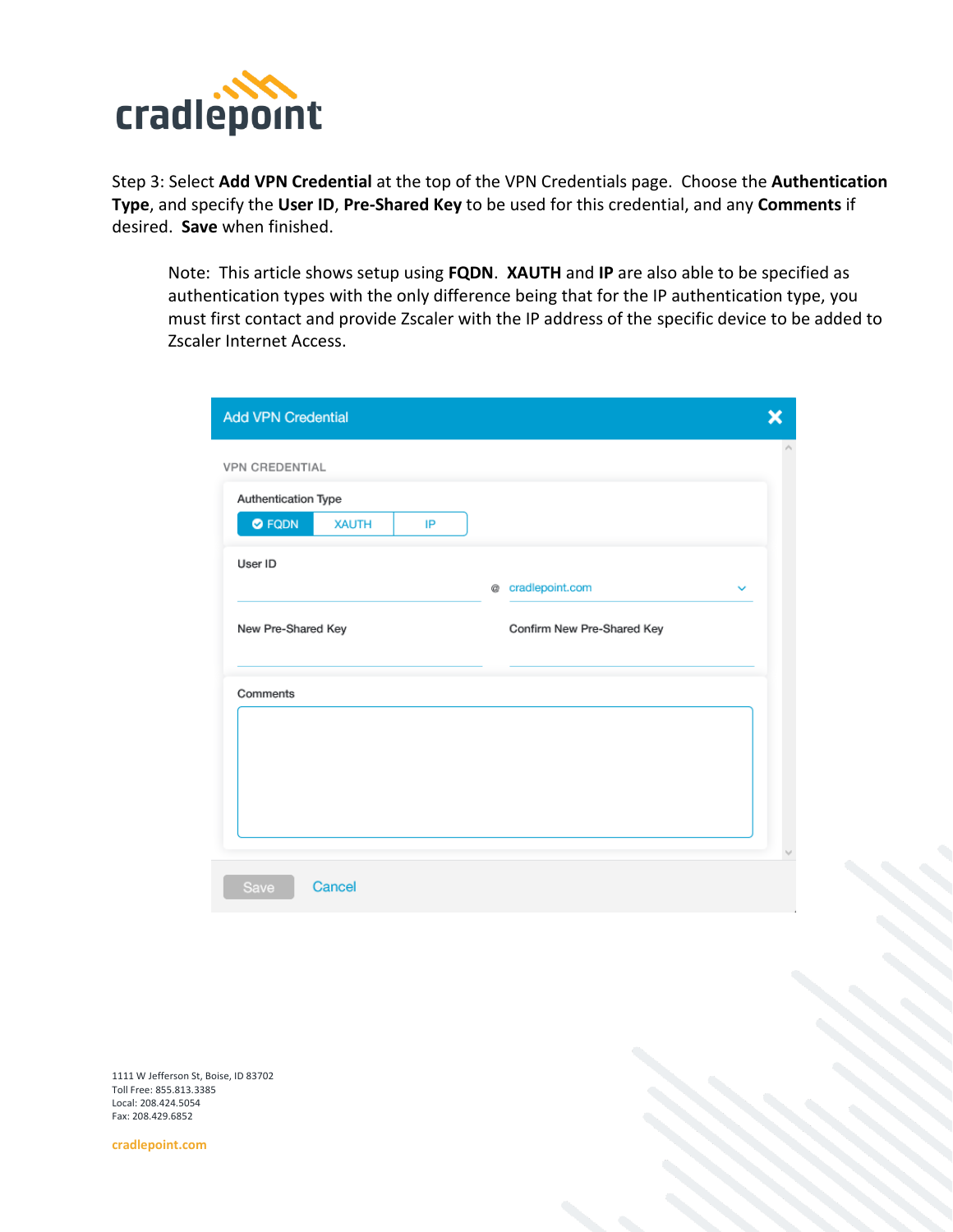

Step 4: Associate a location with the newly created VPN credential - From the sidebar on the left, click on **Administration** and select **Locations**.



1111 W Jefferson St, Boise, ID 83702 Toll Free: 855.813.3385 Local: 208.424.5054 Fax: 208.429.6852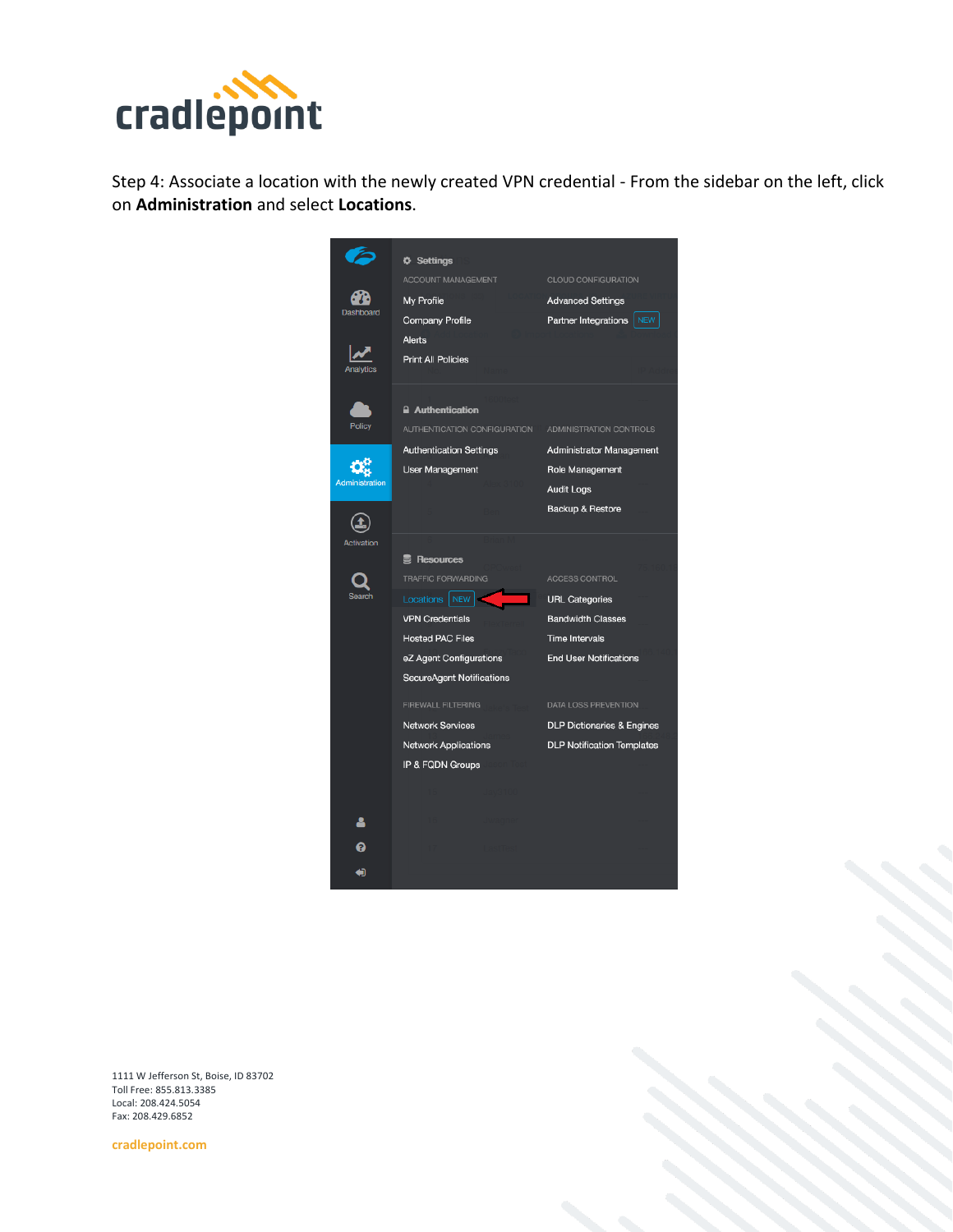

Step 5: Select **Add Location** at the top of the Locations page. Enter a **Name** and any desired location information, specify the credential created in Step 3 under the **VPN Credentials** drop down menu, and select any **Gateway Options** and/or **Enforce Bandwidth Control** to be enabled for this configuration.

| <b>Add Location</b>                                | $\boldsymbol{\mathsf{x}}$                              |
|----------------------------------------------------|--------------------------------------------------------|
| LOCATION                                           |                                                        |
| Name                                               | Country                                                |
|                                                    | <b>NONE</b>                                            |
| State/Province                                     | Time Zone<br><b>NONE</b>                               |
|                                                    |                                                        |
| Group<br>None<br>$\checkmark$                      |                                                        |
|                                                    |                                                        |
| ADDRESSING                                         |                                                        |
| <b>Static IP Addresses</b><br>None<br>$\checkmark$ |                                                        |
|                                                    |                                                        |
| <b>VPN Credentials</b><br>None<br>$\checkmark$     |                                                        |
|                                                    |                                                        |
| <b>GATEWAY OPTIONS</b>                             |                                                        |
| Enable XFF Forwarding<br>$\pmb{\times}$            | <b>Enforce Authentication</b><br>$\boldsymbol{\times}$ |
| <b>Enable Caution</b>                              |                                                        |
| $\pmb{\times}$                                     |                                                        |
| Enable AUP                                         |                                                        |
| $\boldsymbol{\mathsf{x}}$                          |                                                        |
| Enable SSL Inspection                              | <b>Enforce Firewall Control</b>                        |
| $\pmb{\times}$                                     | $\boldsymbol{\times}$                                  |
| <b>BANDWIDTH CONTROL</b>                           |                                                        |
| Enforce Bandwidth Control                          |                                                        |
| <b>O</b> Disable<br>Enable                         |                                                        |
| Save<br>Cancel                                     |                                                        |
|                                                    |                                                        |
|                                                    |                                                        |

1111 W Jefferson St, Boise, ID 83702 Toll Free: 855.813.3385 Local: 208.424.5054 Fax: 208.429.6852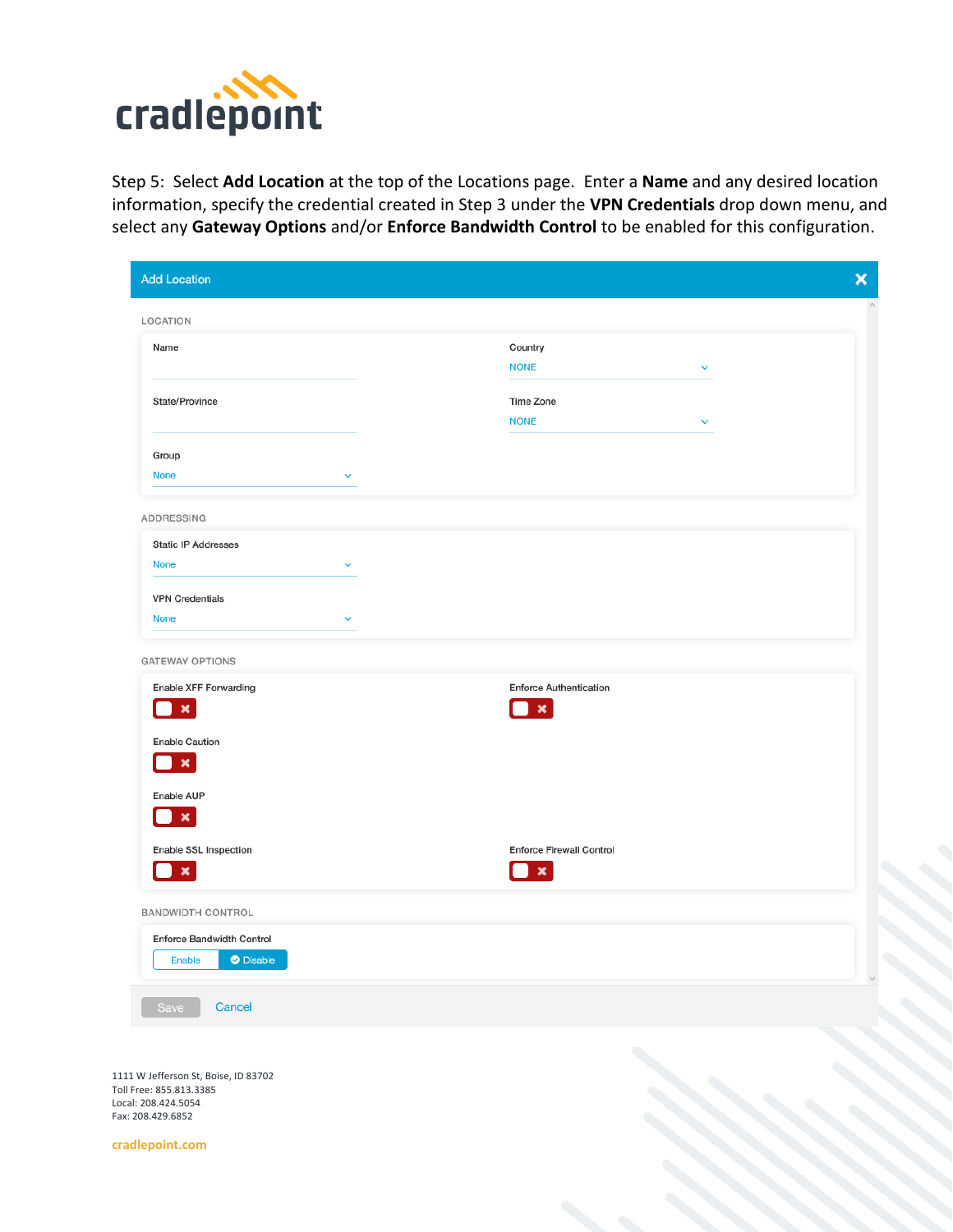

Step 6: Configure Filtering Policies – From the sidebar on the left, click on **Policy** and select **URL & Cloud App Control**.



Step 7: Click on **Add URL Filtering Rule** at the top of the URL & Cloud App Control page. Select a **Rule Order** and **Admin Rank** from the drop-down menus to specify precedence for the rule and enter a **Rule Name**. Settings for the URL Filtering rule can be specified within the **Criteria** section, as well as **Web Traffic** default action and any desired **Quotas** from the **Action** section. Click **Save** when finished.

1111 W Jefferson St, Boise, ID 83702 Toll Free: 855.813.3385 Local: 208.424.5054 Fax: 208.429.6852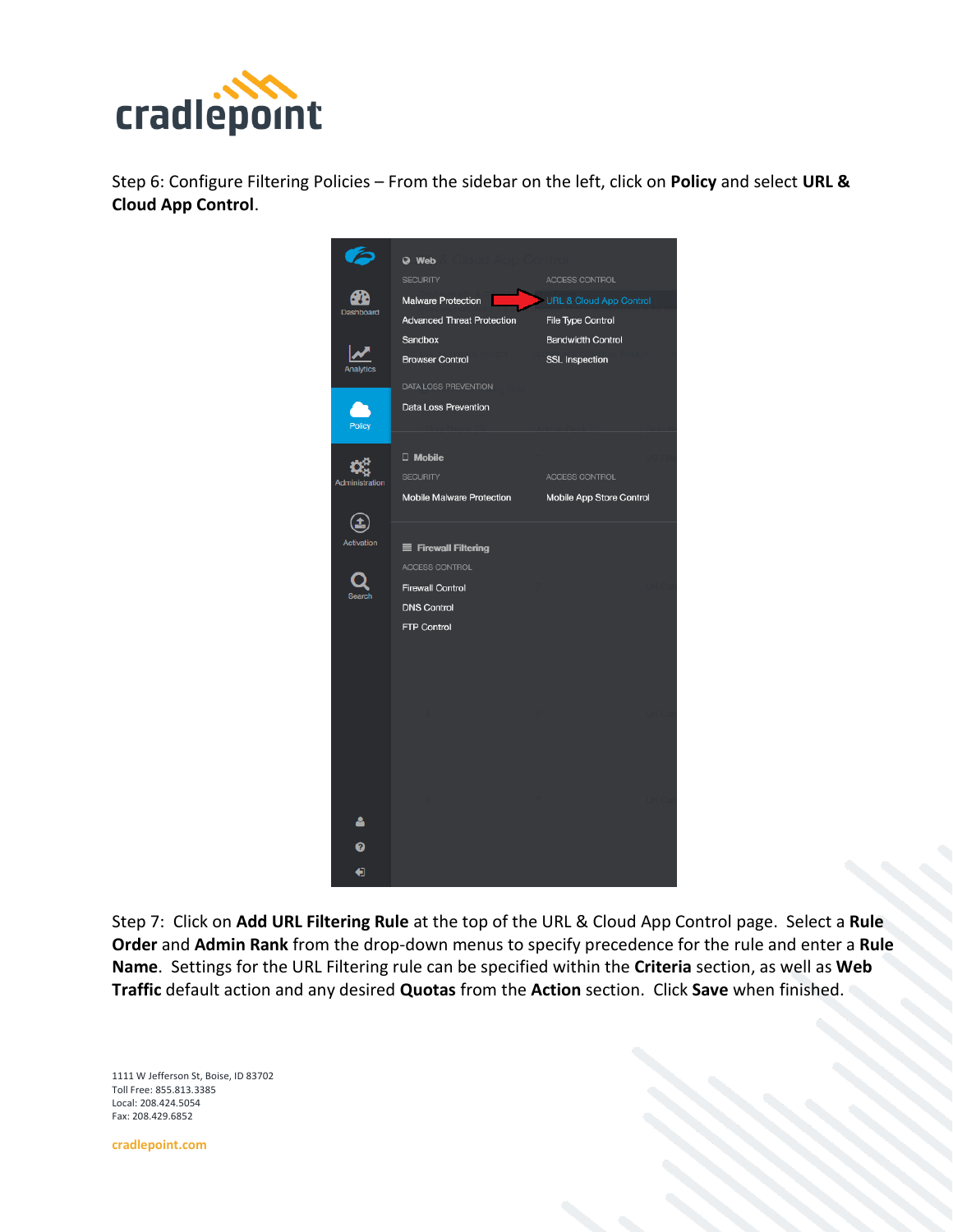

| <b>URL FILTERING RULE</b>                                       |   |                                        |  |
|-----------------------------------------------------------------|---|----------------------------------------|--|
| <b>Rule Order</b>                                               |   | <b>Admin Rank</b>                      |  |
| 1                                                               |   | 1                                      |  |
| <b>Rule Name</b>                                                |   | <b>Rule Status</b>                     |  |
| URL_Filtering_1                                                 |   | Enabled                                |  |
| <b>CRITERIA</b>                                                 |   |                                        |  |
| <b>URL Categories</b>                                           |   | <b>HTTP Requests</b>                   |  |
| Any                                                             | v | All                                    |  |
| <b>Users</b>                                                    |   | <b>Groups</b>                          |  |
| Any                                                             |   | Any                                    |  |
| <b>Departments</b>                                              |   | <b>Locations</b>                       |  |
| Any                                                             |   | Any                                    |  |
| <b>Time</b>                                                     |   | <b>Protocols</b>                       |  |
| Always                                                          |   | FTP over HTTP; HTTP; HTTPS; Native F ~ |  |
| <b>ACTION</b>                                                   |   |                                        |  |
| <b>Web Traffic</b><br><b>O</b> Allow<br><b>Block</b><br>Caution |   |                                        |  |
|                                                                 |   |                                        |  |
| Daily Bandwidth Quota (MB)                                      |   | Daily Time Quota (min)                 |  |
| <b>DESCRIPTION</b>                                              |   |                                        |  |
|                                                                 |   |                                        |  |
|                                                                 |   |                                        |  |
|                                                                 |   |                                        |  |

Step 8: Once all changes are made, **Activation** on the left sidebar will be highlighted with a number indicating changes that need to be committed. Select **Activation** and click on **Activate** to commit the changes for your Zscaler account.

1111 W Jefferson St, Boise, ID 83702 Toll Free: 855.813.3385 Local: 208.424.5054 Fax: 208.429.6852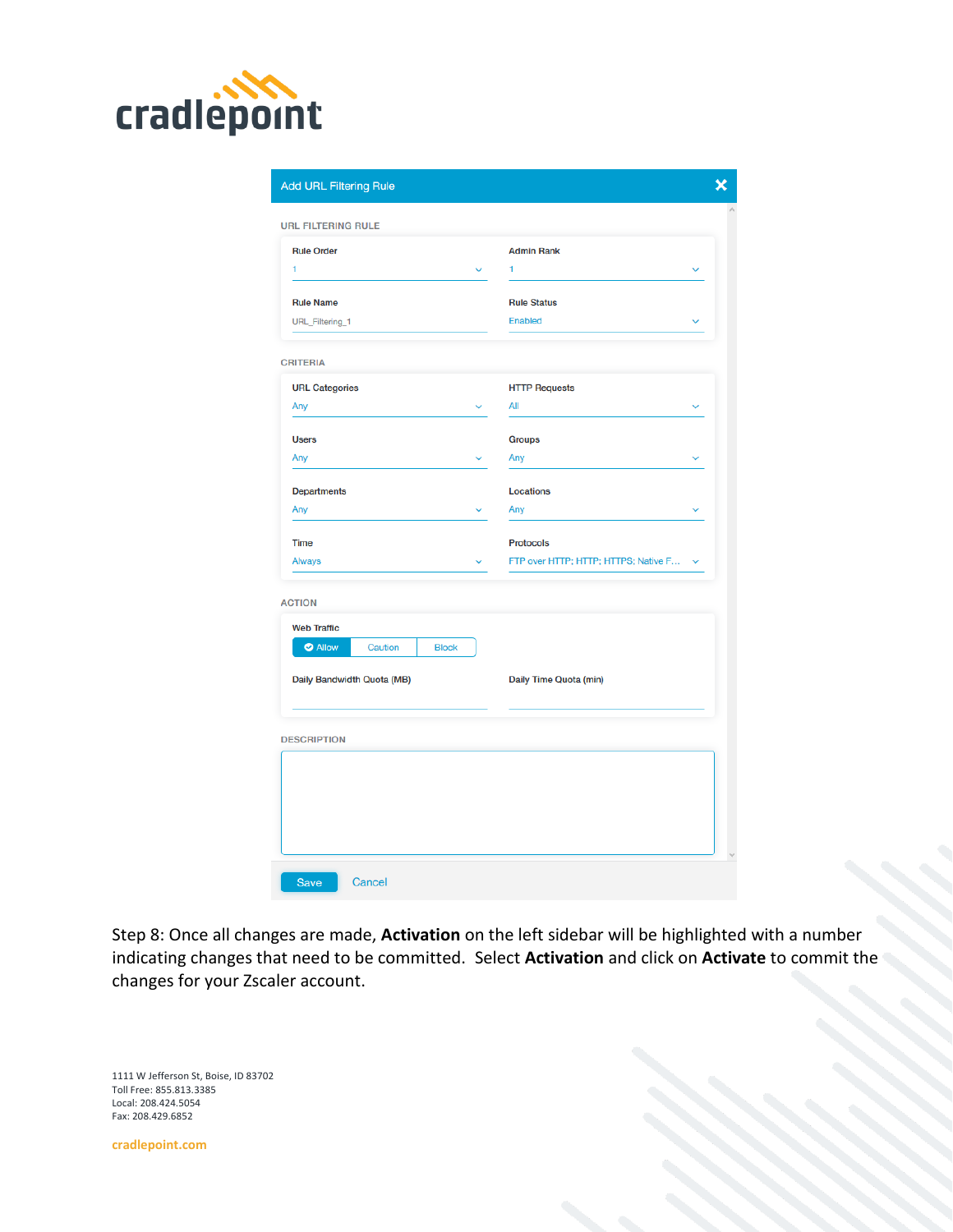

### **NetCloud Configuration**

**Note**: This is an optional feature which requires an active NetCloud license subscription as well as an active Zscaler account to enable the functionality on Cradlepoint devices.

Step 1: Log into NetCloud Manager at accounts.cradlepointecm.com

Step 2: From the **Devices** tab on the left navigation bar, select the device you wish to configure for Zscaler and choose **Configuration -> Edit**.



Step 3: Within the Edit Configuration window, navigate to the **Security** tab and select **Cloud-Based Security**. In the **Cloud Provider** drop-down menu, select **Zscaler Secure Web Gateway**.

1111 W Jefferson St, Boise, ID 83702 Toll Free: 855.813.3385 Local: 208.424.5054 Fax: 208.429.6852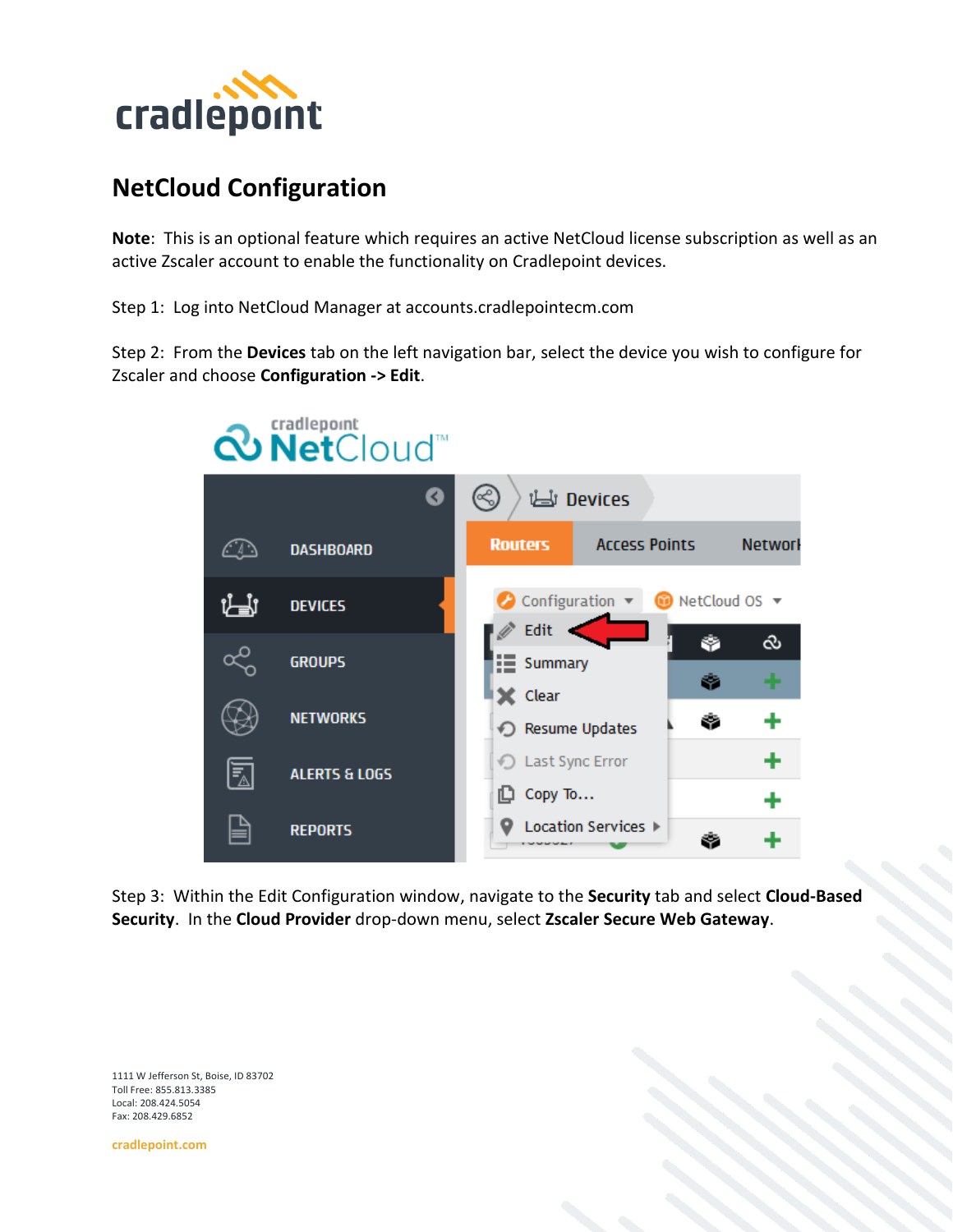

| Ø                                          | <b>Security &gt; Cloud-Based Security</b><br>H  |
|--------------------------------------------|-------------------------------------------------|
| <b>CONNECTION MANAGER</b>                  | <b>Cloud-Based Filtering/Security</b>           |
| 88<br><b>IDENTITIES</b>                    |                                                 |
|                                            | Zscaler Secure Web Gateway<br>Cloud Provider: I |
| ⊕<br><b>NETWORKING</b>                     | <b>Disabled</b>                                 |
|                                            | <b>CP Secure Web Filter</b>                     |
| - 6<br><b>SECURITY</b>                     | Zscaler Internet Security                       |
|                                            | Zscaler Secure Web Gateway                      |
| <b>Zone Firewall</b>                       | User<br>Umbrella/OpenDNS                        |
| <b>Cloud-Based Security</b>                | PreShared Key:                                  |
| Threat Management<br>$\blacktriangleright$ |                                                 |
| Web Access Filtering<br>$\overline{ }$     | IPv4, or Domain name<br>Gateway:                |
| <b>Certificate Management</b>              |                                                 |

Step 4: In the **User ID** and **PreShared Key** sections, enter the information for the VPN credential that was created in Step 3 of the Zscaler configuration section above. For the **Gateway**, input the IP address or Domain name provided to you by Zscaler.

Step 5: Under the **Local Networks** section, click **Add** and specify the local network address and subnet mask for the local network behind the Cradlepoint router you wish to associate with the Zscaler policy. Click **Save.** Multiple local networks can be specified.



Step 6: Click **Save** to enable the Zscaler configuration for the device, and then click **Commit Changes** to have NetCloud Manager push the configuration to the router.

Step 7: Configure the tunnel to use NULL encryption for IPSec Phase 2. This configuration must be done through the device command line interface (CLI). To perform this step:

- Select the Cradlepoint router in the devices list, Select the **Remote Connect** drop down menu and choose **Console**. After a few moments, a console window will pop up for the device.
- From within the console window, type in **cd /config/vpn/tunnels** and hit **enter**.

1111 W Jefferson St, Boise, ID 83702 Toll Free: 855.813.3385 Local: 208.424.5054 Fax: 208.429.6852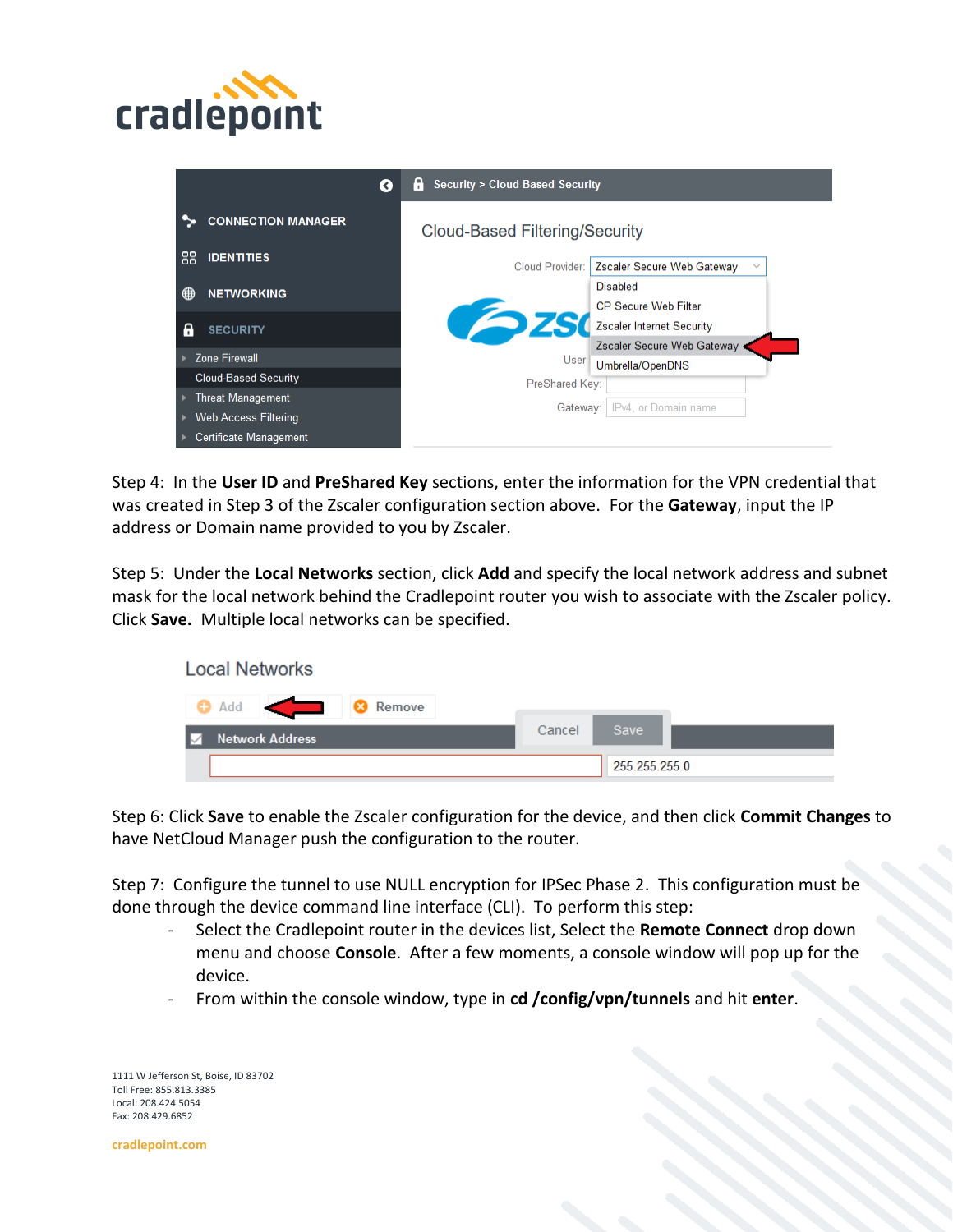

- Type in **ls** and hit **enter**. If ZIA is the only tunnel configuration on the device, the directory contents will return 0/. If there are other VPN tunnels configured on the device, additional numbers (1/, 2/, etc) will also be returned as directories. The tunnel for ZIA will be 0, or the highest listed number for devices with other tunnels already present.
- Type in **cd 0** (or other number, as discussed above) and hit **enter**.
- Type in **set ike2\_encryption "null"** and hit enter.
- Close the device console window by selecting **X** in the upper right corner, or by typing **quit** and hitting **enter**.
- The ZIA tunnel will rebuild and connect to Zscaler using NULL encryption.

1111 W Jefferson St, Boise, ID 83702 Toll Free: 855.813.3385 Local: 208.424.5054 Fax: 208.429.6852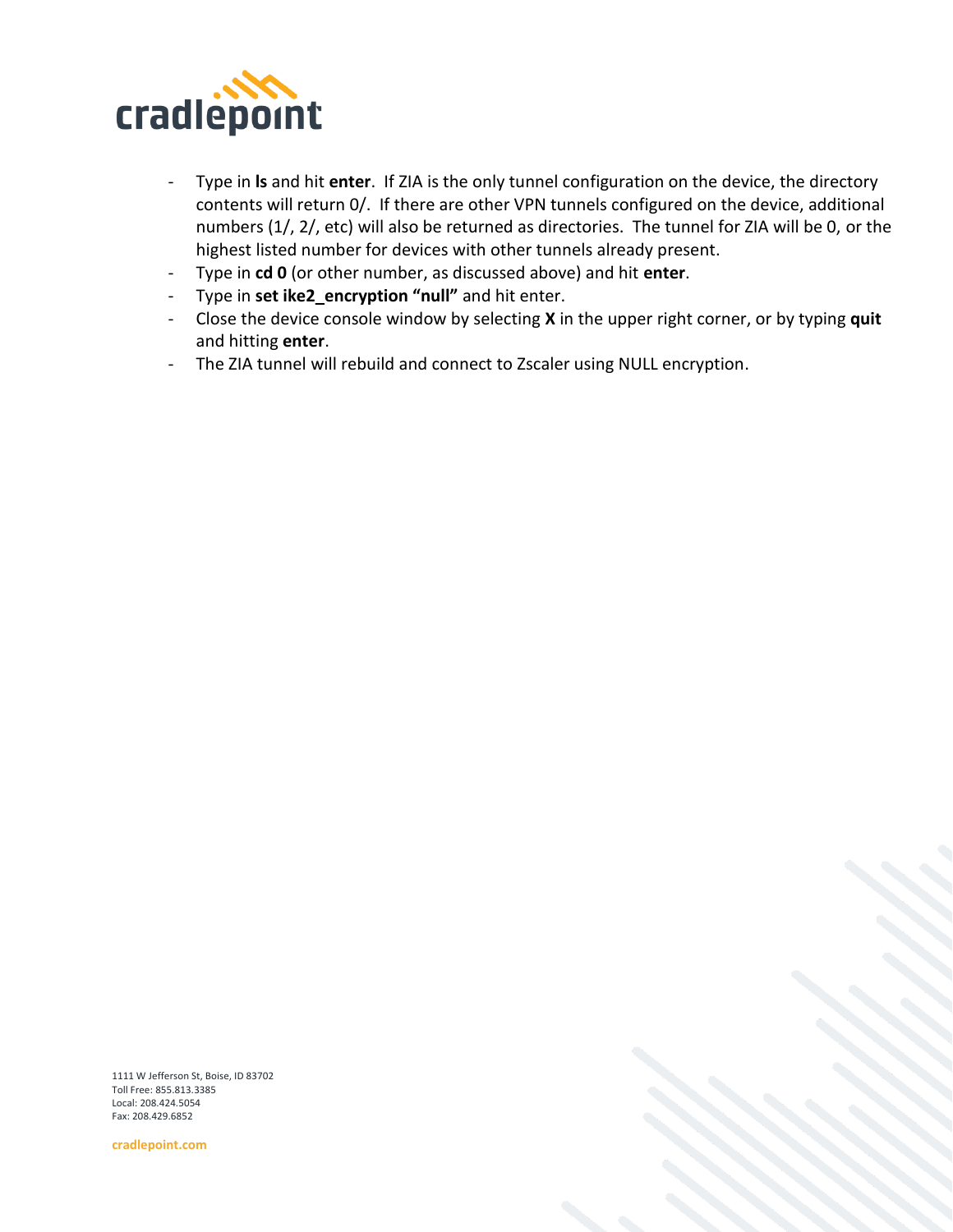

#### **Appendix A: Zscaler Resources**

Zscaler: Getting Started <https://help.zscaler.com/zia/getting-started>

Zscaler Knowledge Base: <https://support.zscaler.com/hc/en-us/?filter=documentation>

Zscaler Tools: <https://www.zscaler.com/tools>

Zscaler Training and Certification: <https://www.zscaler.com/resources/training-certification-overview>

Zscaler Submit a Ticket: <https://help.zscaler.com/submit-ticket>

ZIA Test Page <http://ip.zscaler.com/>

1111 W Jefferson St, Boise, ID 83702 Toll Free: 855.813.3385 Local: 208.424.5054 Fax: 208.429.6852